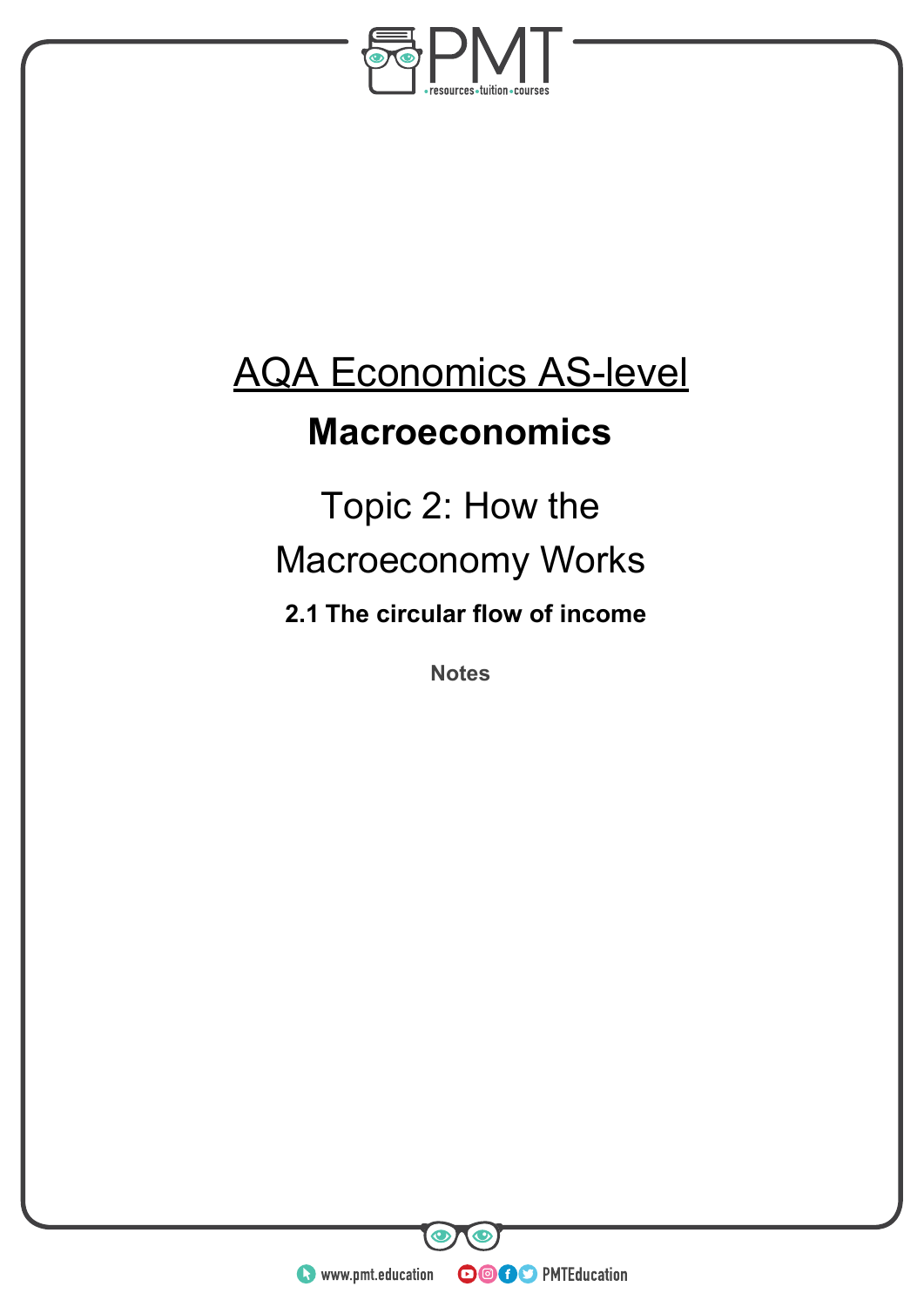

## **What national income measures**

National income is the total value of the goods and services a country produces. It is the output in one year.

It can be measured by GDP, GNP and GNI.

**Real GDP** is the value of GDP adjusted for inflation. For example, if the economy grew by 4% since last year, but inflation was 2%, real economic growth was 2%.

**Nominal GDP** is the value of GDP without being adjusted for inflation. In the above example, nominal economic growth is 4%. This is misleading, because it can make GDP appear higher than it really is.

**Gross National Product (GNP)** is the market value of all products produced in an annum by the labour and property supplied by the citizens of one country. It includes GDP plus income earned from overseas assets minus income earned by overseas residents. GDP is within a country's borders, whilst GNP includes products produced by citizens of a country, whether inside the border or not.

**Gross National Income (GNI)** is the sum of value added by all producers who reside in a nation, plus product taxes (subtract subsidies) not included in the value of output, plus receipts of primary income from abroad (this is the compensation of employees and property income).

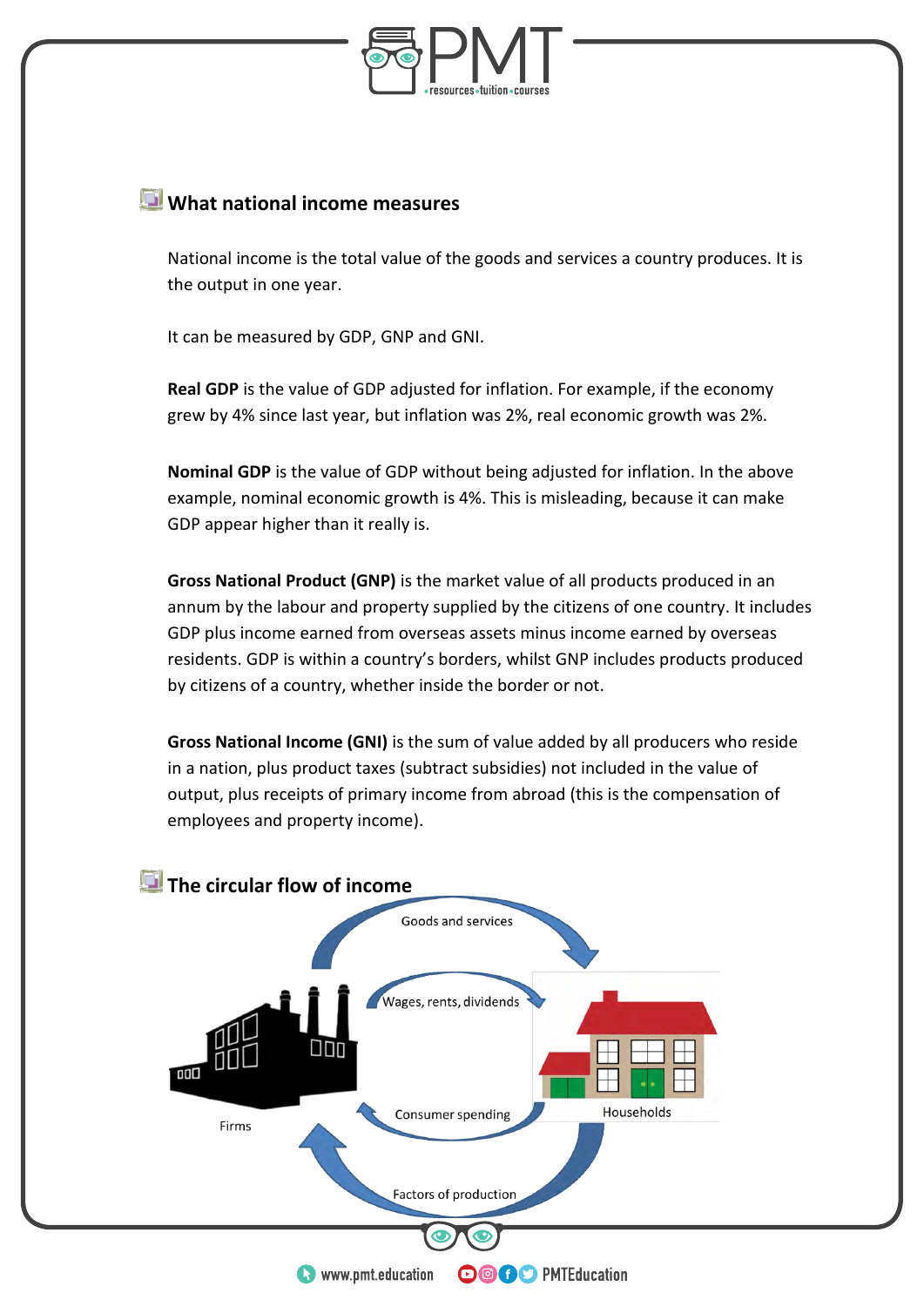

- $\blacksquare$  Firms and households interact and exchange resources in an economy.
- $\Box$  Households supply firms with the factors of production, such as labour and capital, and in return, they receive wages and dividends.
- $\blacksquare$  Firms supply goods and services to households. Consumers pay firms for these.
- $\Box$  This spending and income circulates around the economy in the circular flow of income, which is represented in the diagram above.
- Saving income removes it from the circular flow. This is a **withdrawal** of income.
- $\Box$  Taxes are also a withdrawal of income, whilst government spending on public and merit goods, and welfare payments, are **injections** into the economy.
- International trade is also included in the circular flow of income. **Exports** are an injection into the economy, since goods and services are sold to foreign countries and revenue in earned from the sale. **Imports** are a withdrawal from the economy, since money leaves the country when goods and services are bought from abroad.
- **Full employment income** is the total output of an economy when unemployment is minimised or is at the government target. This accounts for frictional unemployment.
- $\Box$  The full circular flow of income can be derived from this:



It is important to remember that **income = output = expenditure** in the circular flow.

**The effect of changes in injections and withdrawals on national income**

**OOOO** PMTEducation